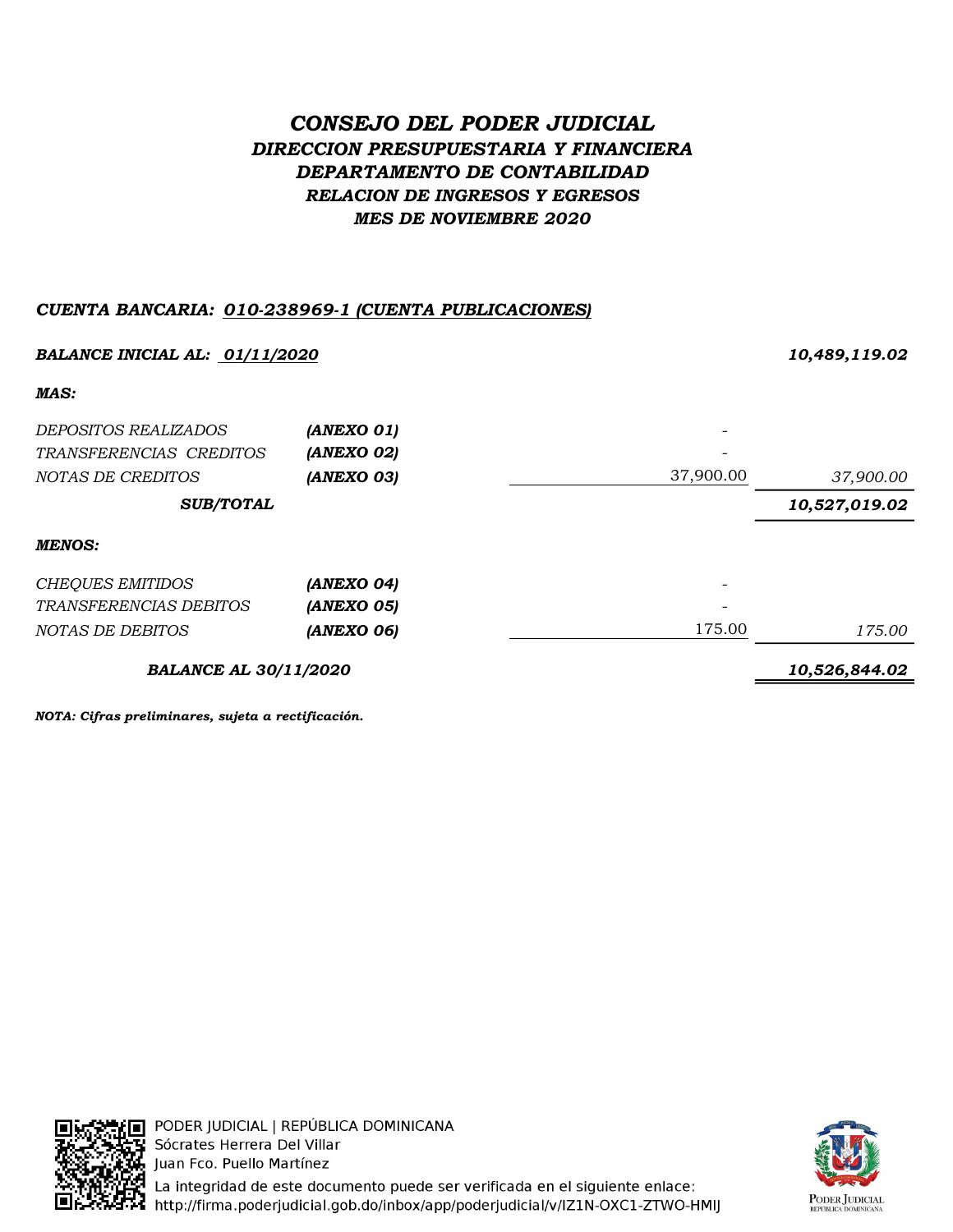# CONSEJO DEL PODER JUDICIAL DIRECCION PRESUPUESTARIA Y FINANCIERA DEPARTAMENTO DE CONTABILIDAD RELACION DE INGRESOS Y EGRESOS MES DE NOVIEMBRE 2020

|       |      |                                                                            | <b>ANEXO 01</b>   |
|-------|------|----------------------------------------------------------------------------|-------------------|
|       |      | <b>RELACION DE DEPOSITOS REALIZADOS</b><br><b>MES DE NOVIEMBRE 2020</b>    |                   |
| FECHA | NUM. | <b>DESCRIPCION</b>                                                         | <b>VALOR RD\$</b> |
|       |      | TOTAL RD\$                                                                 |                   |
|       |      |                                                                            | <b>ANEXO 02</b>   |
|       |      | <b>RELACION DE TRANSFERENCIAS CREDITOS</b><br><b>MES DE NOVIEMBRE 2020</b> |                   |

FECHA NUM. DESCRIPCION VALOR RD\$

TOTAL RD\$

ANEXO 03

- 1990)<br>1990 - Paul Barnett, politik amerikansk politik<br>1990 - Paul Barnett, politik amerikansk politik († 1900)

## RELACION NOTAS DE CREDITOS MES DE NOVIEMBRE 2020

| <b>FECHA</b> | NUM. | <b>DESCRIPCION</b>                             | <b>VALOR RD\$</b> |
|--------------|------|------------------------------------------------|-------------------|
| 01/11/2020   | 218  | CERTIFICACION DE JURAMENTACION ABOGADOS        | 600.00            |
| 30/11/2020   | 219  | CERTIFICACION DE JURAMENTACION ABOGADOS        | 6,000.00          |
| 30/11/2020   | 220  | CERTIFICACION DE JURAMENTACION ABOGADOS        | 18,300.00         |
| 30/11/2020   | 221  | CERTIFICACION DE JURAMENTACION ABOGADOS        | 6,900.00          |
| 30/11/2020   | 222  | CERTIFICACION DE JURAMENTACION ABOGADOS        | 2,100.00          |
| 30/11/2020   | 223  | CARGO POR CERTIFICACION DE ALGUACIL Y AUXILIAR | 3,000.00          |
| 30/11/2020   | 224  | CARGO POR CERTIFICACION DE PROTOCOLO           | 1,000.00          |
|              |      | TOTAL RD\$                                     | 37,900.00         |